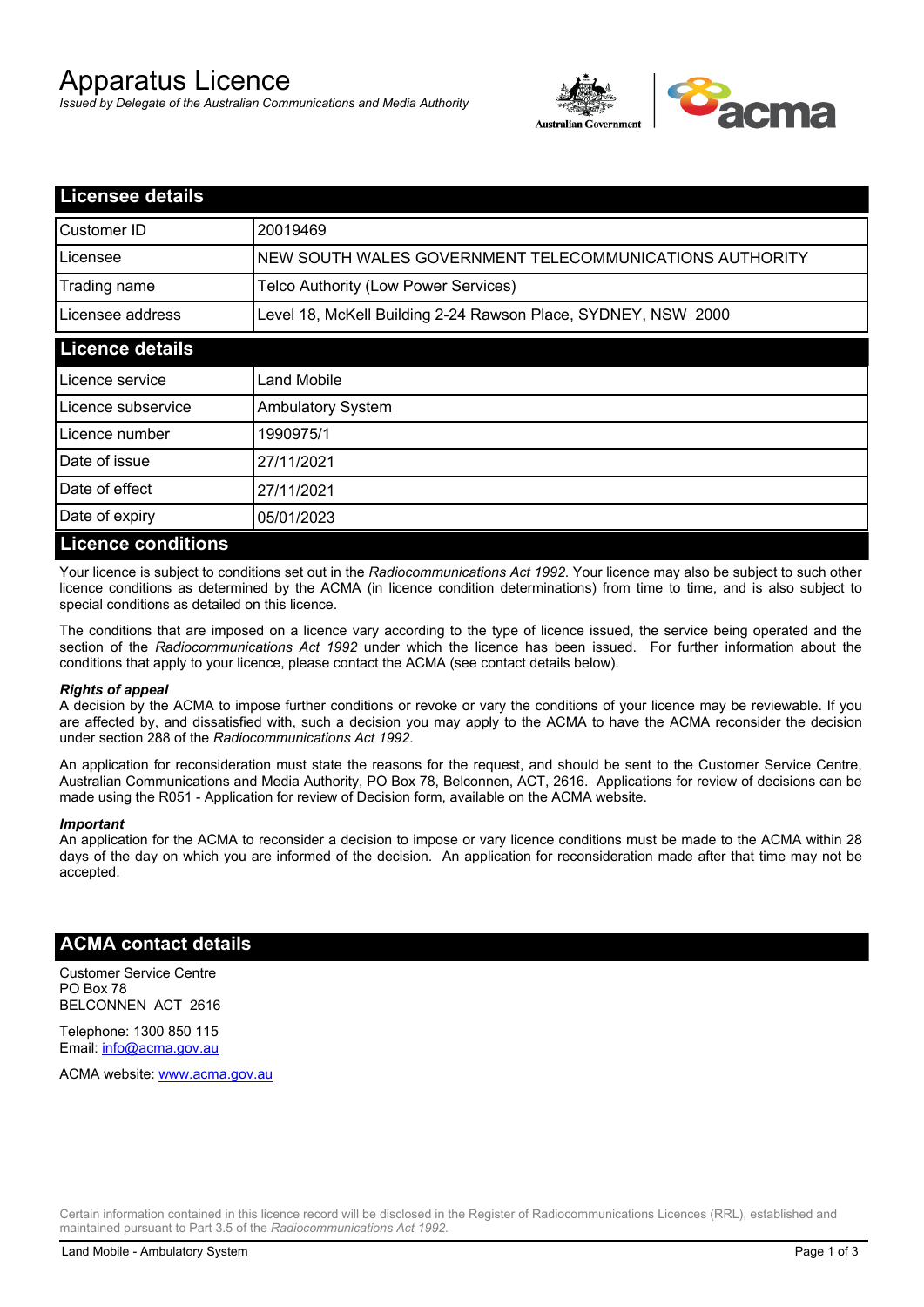# **Advisory Notes applying to licence no.: 1990975/1**

Conditions applicable to the operation of Ambulatory System station(s) authorised under this licence can be found in the Radiocommunications Licence Conditions (Apparatus Licence) Determination and the Radiocommunications Licence Conditions (Land Mobile Licence) Determination. Copies of these determinations are available from the ACMA and from the ACMA home page (www.acma.gov.au).